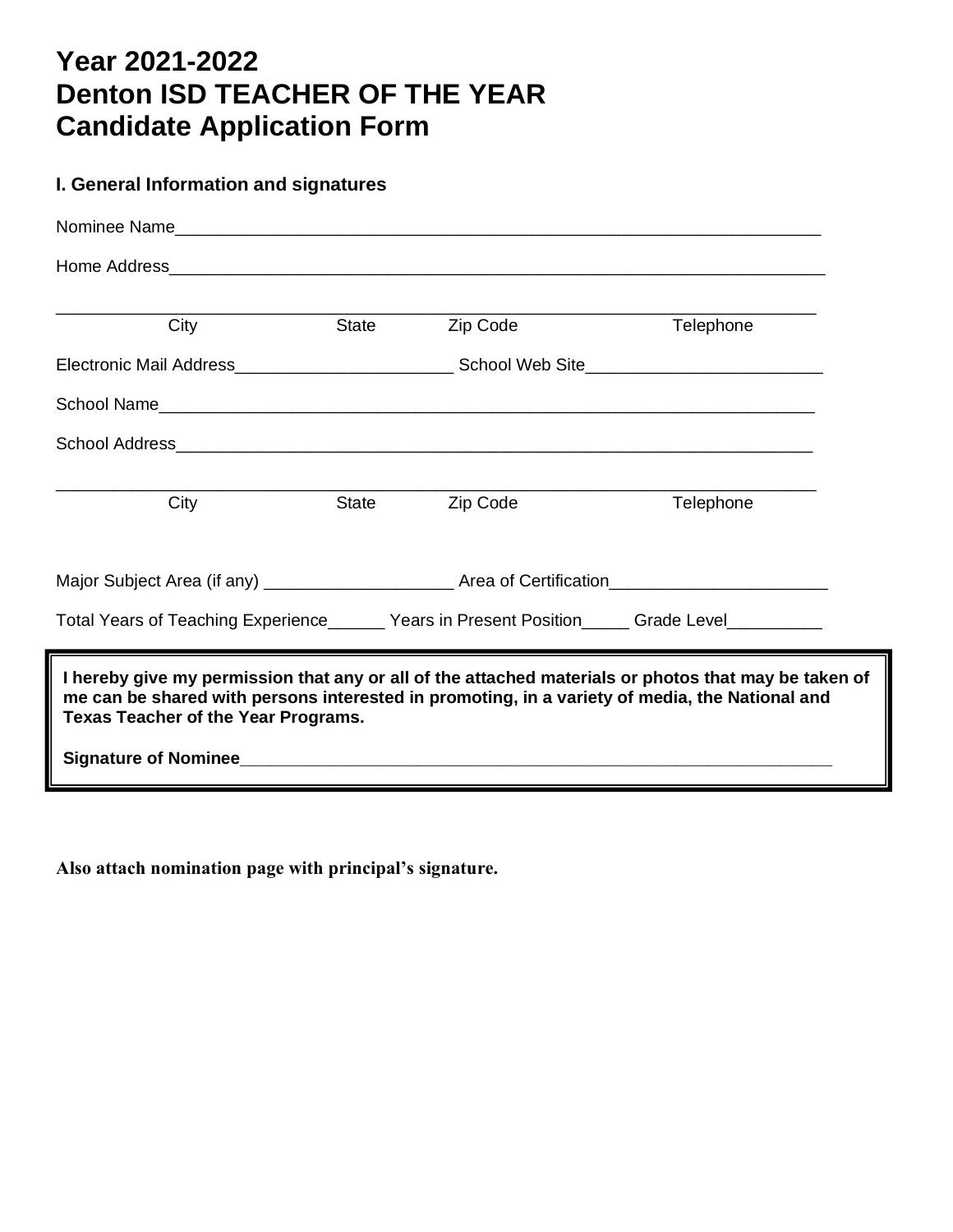## **II. Educational History and Professional Development (Limit: Two double-spaced pages).**

- A. Beginning with the most recent, list colleges and universities and post-graduate studies, with degrees earned and dates attended.
- B. Beginning with the most recent, list teaching employment history, with time periods, grade levels and subject areas.
- C. Beginning with the most recent, list professional association memberships, offices held and other relevant activities.
- D. Beginning with the most recent, list staff development leadership activity and leadership activity in the training of future teachers.
- E. Beginning with the most recent, list awards and other recognition.
- F. Beginning with the most recent, list community service work you do.